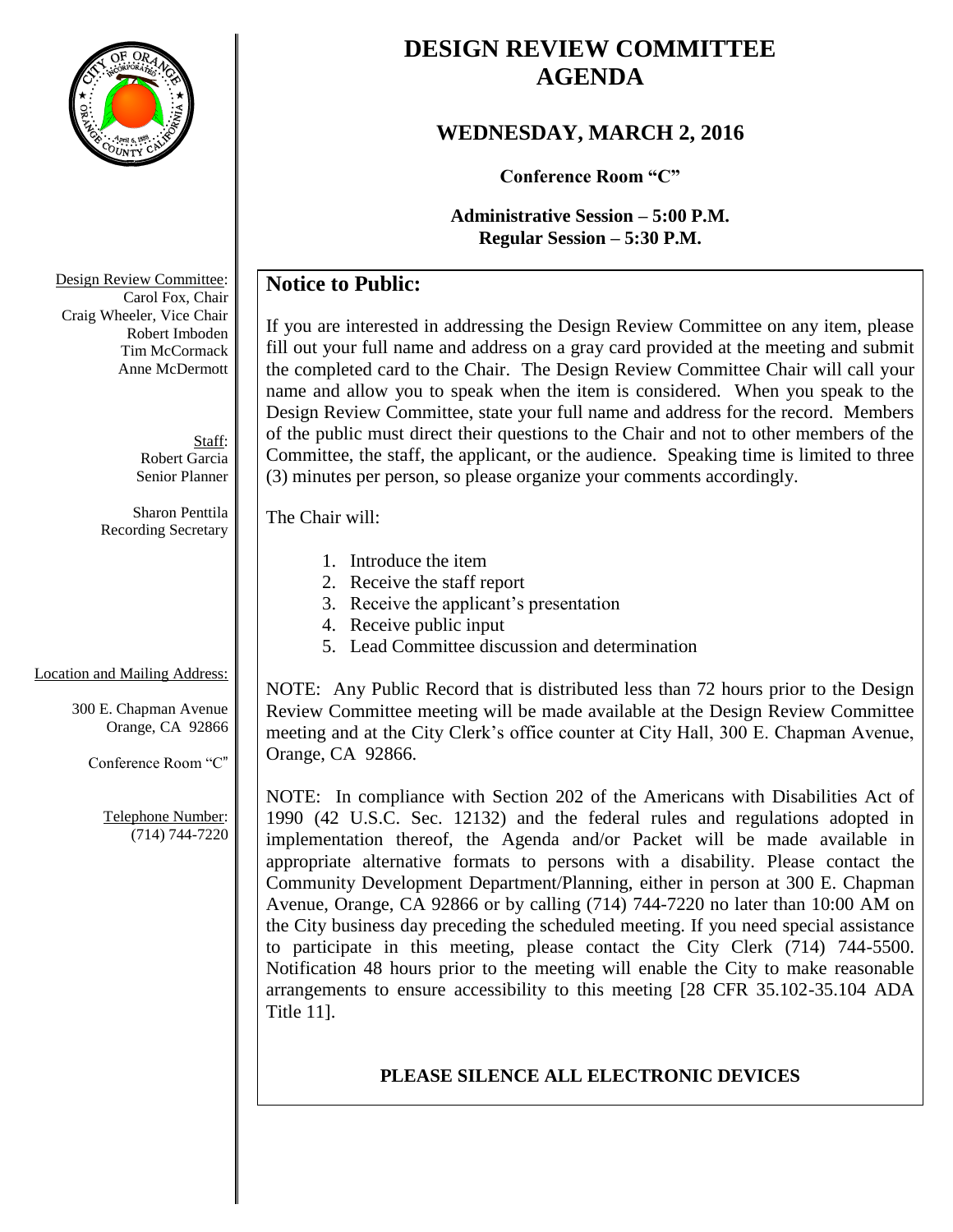The Committee holds an Administrative Session to receive general information from the staff and to conduct an initial review of Minutes of prior meetings. The Session is open to the public; however, no public testimony is taken and no decisions are made. Following the Administrative Session, the Regular Session will begin at 5:30 p.m.

- 1. Review of Agenda
- 2. Policy/Procedural Information
- 3. Review of Minutes: February 17, 2016

#### **Regular Session - 5:30 P.M.**

#### CALL TO ORDER:

### ROLL CALL:

#### PUBLIC PARTICIPATION:

Opportunity for members of the public to address the Design Review Committee on matters not listed on the Agenda.

#### CONSENT ITEMS: (1) APPROVAL OF MINUTES: February 17, 2016

All matters that are listed above as Consent Items are considered to be routine by the Design Review Committee and will be enacted by one motion. There will be no separate discussion of said items unless members of the Design Review Committee, staff, or the public request specific items to be removed from the Consent Items for separate action.

### AGENDA ITEMS:

### Continued Items: None

New Agenda Items:

### $(2)$  DRC No. 4828-15 – The Pie Hole Signage

- A proposal to install a new sign, recover existing awnings, and paint the exterior of a restaurant in the Plaza Historic District.
- 177 N. Glassell Street, Plaza Historic District
- Staff Contact: Marissa Moshier, 714-744-7243, mmoshier@cityoforange.org
- DRC Action: Final Determination